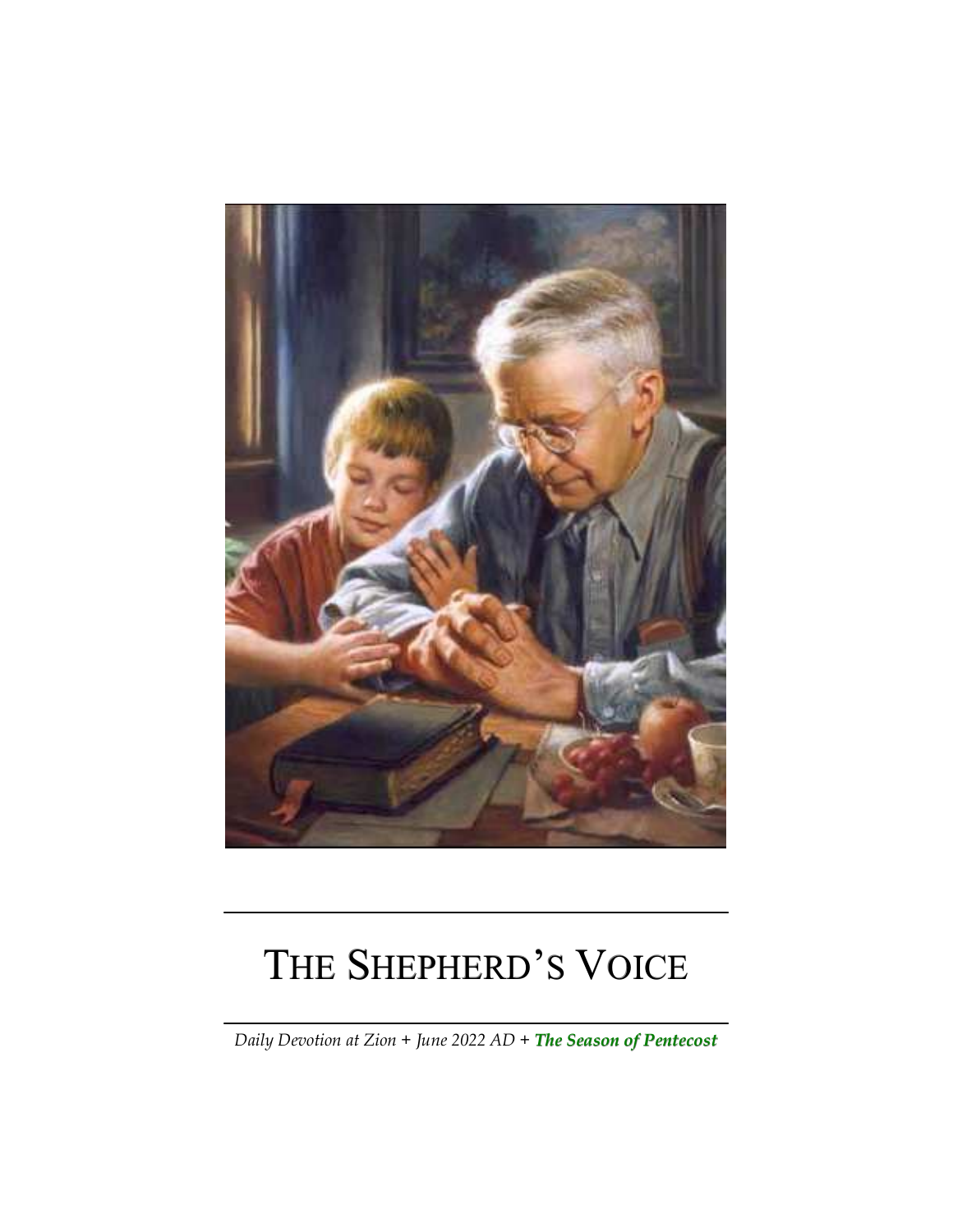#### **Listening to Our Elders**

God values our elders far more than the world does—indeed, He values them more than our elders value themselves! Consider how He speaks of elders in His Word:

Honor your father and mother." *(Exodus 20:12)*  You who are younger, be subject to the elders." *(1 Pet. 5:5)* Gray hair is a crown of glory; it is obtained by following a righteous path." *(Proverbs 16:31)*  Stand in the presence of the aged; show reverence to the elderly and revere your God. *(Leviticus 19:32)* 

God has worked respect for elders into the fabric of creation. The young, and especially the very young, naturally observe and imitate their elders. God also commands His Church, as part of the new creation, to hold fast to this respect. He gives our elders to us as teachers of wisdom and holiness.

What this implies for our elders is clear: they want to be full of wisdom, and they want to be holy. How do we acquire such wisdom and holiness? Daily devotion is part of the answer.

Regular exercise in the Word of God and prayer sets an example for the young to follow and combines with our elders' experience to create insight and increase virtue. Thanks be to God for our elders in the faith, and may God grant them joy and increasing knowledge of His grace!

#### **About the Cover Art**

*Though idealized, this painting of an older man and younger child sharing an intimate time of prayer is not beyond reality. God has so designed it that grandparents and other older relatives or neighbors can share a particular affection with children. Within this affectionate bond, an elder has the opportunity to model prayer and invite a child into conversation with God. This painting, by James Seward, is simply entitled "The Prayer." The apple and grapes nearby hint at the even greater fruitfulness of a lifetime spent in fellowship with God.*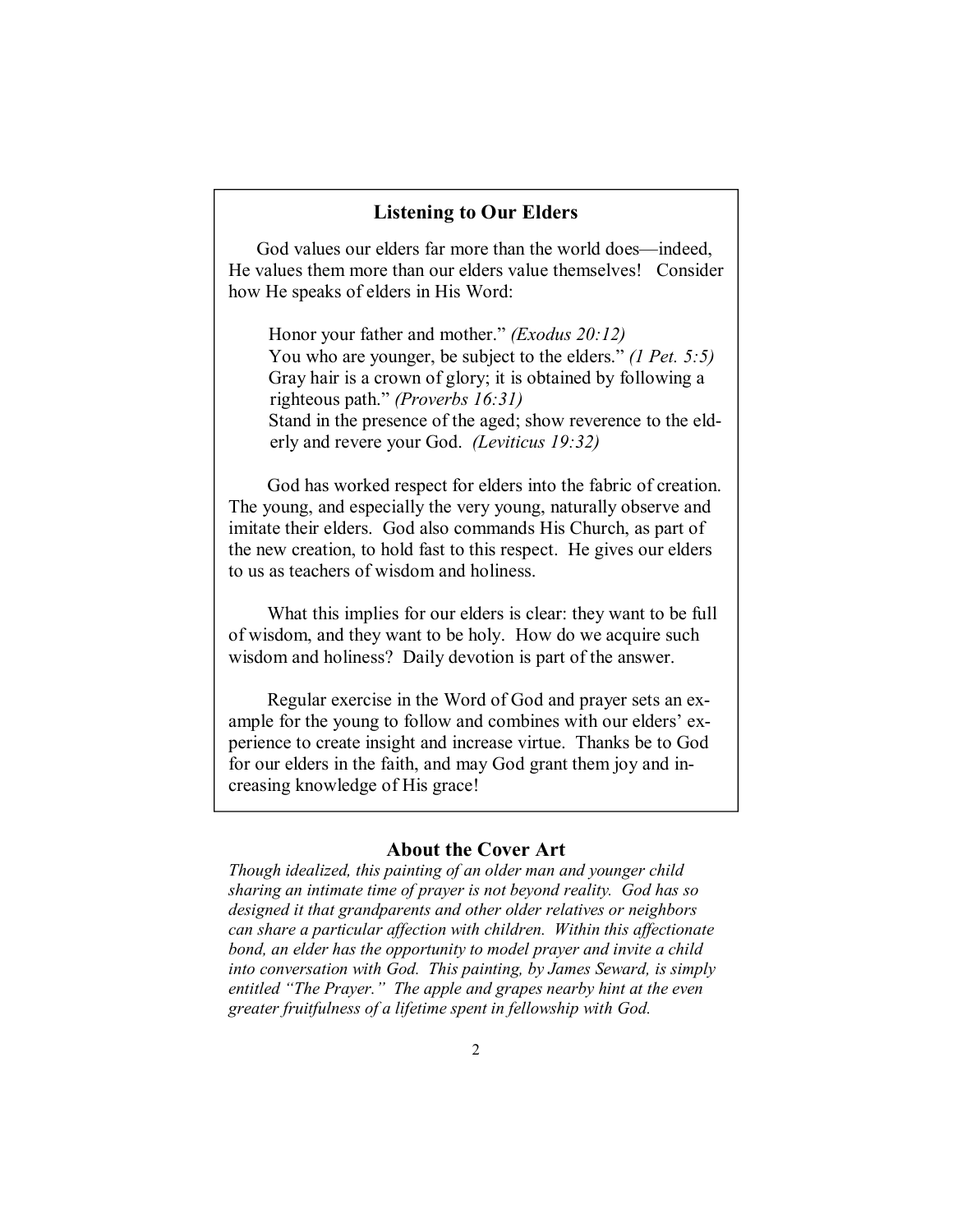## **Daily Readings for the Week of Pentecost Day (June 5)**

- **S** *(Vol. III pp. 1274-1278)* Deuteronomy 16:9-12 Acts 4:18-21, 23-33 John 24:19-26
- **M** Ezekiel 33:1-11 1 John 1:1-10 Matthew 9:27-34
- **T** Ezekiel 33:21-33 1 John 2:1-11 Matthew 9:35—10:4
- **W** Ezekiel 34:1-16 1 John 2:12-17 Matthew 10:5-15
- **Th** Ezekiel 37:21b-28 1 John 2:18-29 Matthew 10:16-23
- **F** Ezekiel 39:21-29 1 John 3:1-10 Matthew 10:24-33
- **Sa** Ezekiel 47:1-12 1 John 3:11-18 Matthew 10:34-42

*These readings (after Sunday) correspond to pages 3– 32 in Volume IV of For All the Saints.* 

# **Daily Readings for the Week of Holy Trinity (June 12)**

- **S** Job 38:1-11; 42:1-5 Revelation 19:4-16 John 1:29-34
- **M** Proverbs 3:11-20 1 John 3:18—4:6 Matthew 11:1-6
- **T** Proverbs 4:1-27 1 John 4:7-21 Matthew 11:7-15
- **W** Proverbs 6:1-19 1 John 5:1-12 Matthew 11:16-24
- **Th** Proverbs 7:1-27 1 John 5:13-21 Matthew 11:25-30
- **F** Proverbs 8:1-21 2 John 1-13 Matthew 12:1-14
- **Sa** Proverbs 8:22-36 3 John 1-15 Matthew 12:15-21

*These readings correspond to pages 32—66 in Volume IV of For All the Saints.*